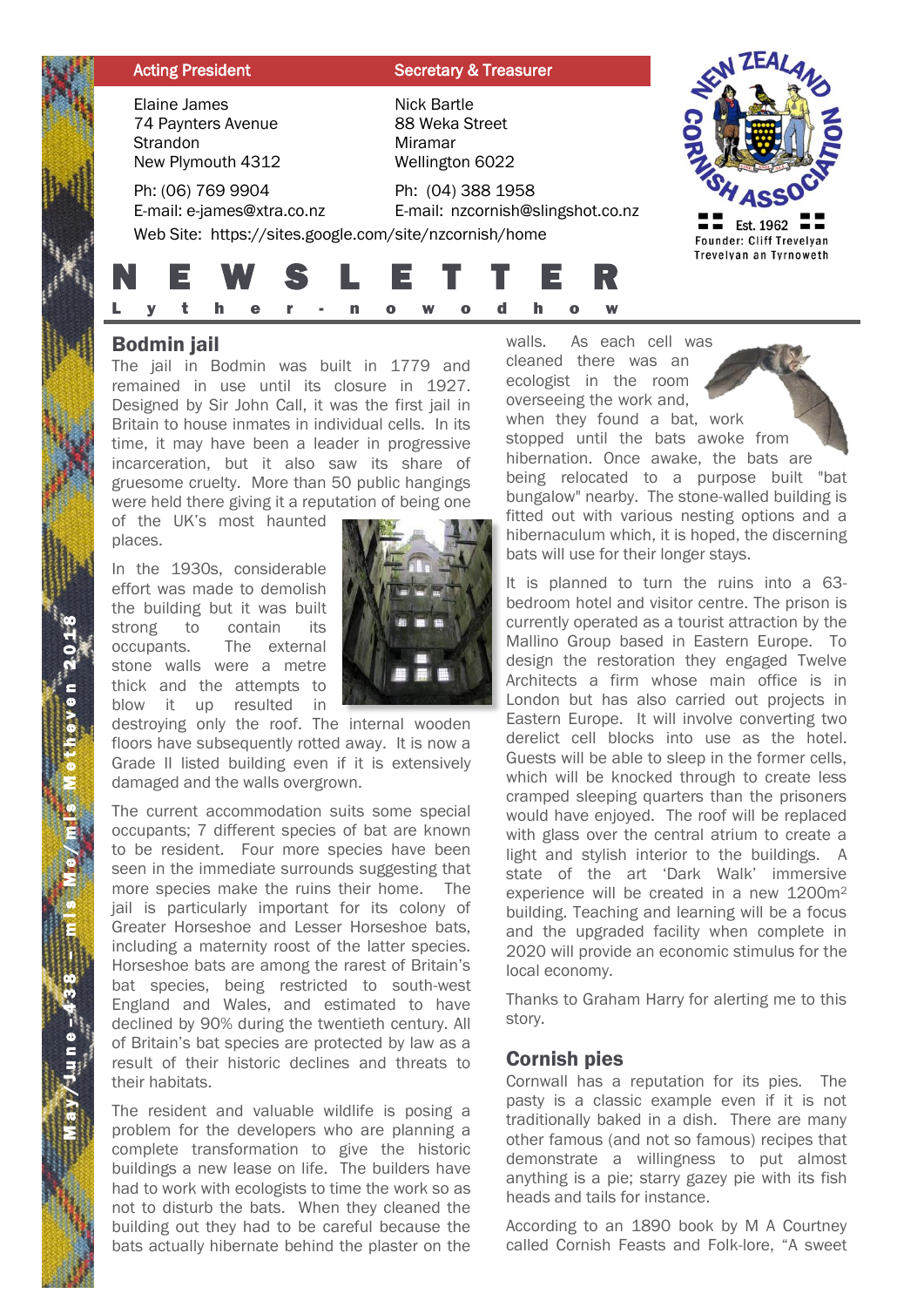giblet pie was one of the standing dishes at a Christmas dinner - a kind of mince pie, into which the giblets of a goose, boiled and finely chopped, were put instead of beef. Cornwall is noted for its pies, that are eaten on all occasions; some of them are curious mixtures, such as squab-pie, which is made with layers of well-seasoned fat mutton and apples, with onions and raisins. Mackerel pie: the ingredients of this are mackerel and parsley stewed in milk, then covered with a paste and baked. When brought to table a hole is cut in the paste and a basin of clotted cream thrown in it. Muggetty pie, made from sheep's entrails (muggets), parsley, and cream."

A local greengrocer in Wellington was selling beautiful large bunches of fresh parsley the other day and it reminded me of Cornish parsley pie.

The pie crust is standard shortcrust pastry:

300g flour, 75g butter, 75g lard.

Rub in the fat to achieve a consistency like course breadcrumbs and then mix with cold water until the pastry comes together. Allow to rest for a while in the fridge. You could always use readymade pastry from the supermarket.

Roll out about 2/3 of the pastry to line the base of a 20cm, deep pie dish and then add the filling:

- $\blacksquare$  three generous handfuls of parsley leaves removed from the stalks
- some tasty meat diced smoked bacon would be most traditional (but not thin Danish bacon) or lamb
	- finely chopped onion
- $\blacksquare$  4 eggs

2 N

Put half of the parsley in the bottom of the pie and then add the onion and meat. Make 'nests' for the eggs and break them in keeping them whole if possible.



Finish with the rest of the parsley and season well with salt and pepper. Roll out the remaining pastry and place on the pie, sealing the edges and making a hole in the centre to let the steam escape. Brush on egg or milk to glaze and bake in the oven at 190°C for an hour.

James Orchard Halliwell (a nineteenth century literary researcher who specialised in Shakespeare and nursery rhymes) wrote in his 1861 book, Rambles in Western Cornwall by the Footsteps of the Giants, "I am told that as many as two or three hundred varieties of pies could be enumerated. In fact so universal are the contents of Cornish pasties, a local proverb states that the devil will not venture into Cornwall, for if the inhabitants caught him, they would be sure to put

him into a pie".

The proverb has even inspired the following traditional song.

#### Fish and Tin and Copper

Old Nick, as he was wont to do Was wand'ring up and down To see what mischief he could brew, And made for Launceston-town.

Chorus between each verse: For 'tis fish and tin and copper, boys, And Tre and Pol and Pen, And one and all we may rejoice That we are Cornishmen.

Across the Tamar he had come, Though you might think it strange, And having left his Devon home Tried Cornwall for a change.

Now when to Launceston he grew near, A-skipping o'er the sod, He spied a rustic cottage there With windows all abroad.

And in the kitchen might be seen A dame with knife in hand, Who cut and slashed and chopped, I ween To make a pasty grand.

"Good Mornin', Missus, what is that?" "Of all sorts, is a daub. 'Tis beef and mutton, pork and fat, Potatoes, leeks, and squab."

"A Cornish pasty, sure", says she, "And if thou doesn't mind, I soon shall start to cut up thee And put ye in, you'll find!"

In fear he turned and straight did flee Across the Tamar green And since that day in Cornwall He has never more been seen!

You can hear the song online by searching on YouTube.

#### Add a little Cornish to your meals

Here are some words to add a Cornish flavour to your meals:

| <b>Kernewek</b> | Sounds like    | English     |
|-----------------|----------------|-------------|
| <b>Hansel</b>   | han sell       | breakfast   |
| <b>Kroust</b>   | croust         | morning tea |
| Livyow          | liv yo         | lunch       |
| Kinnyow         | kin yo         | dinner      |
| Soper           | soap er        | supper      |
| Prys soper      | preese soap er | supper time |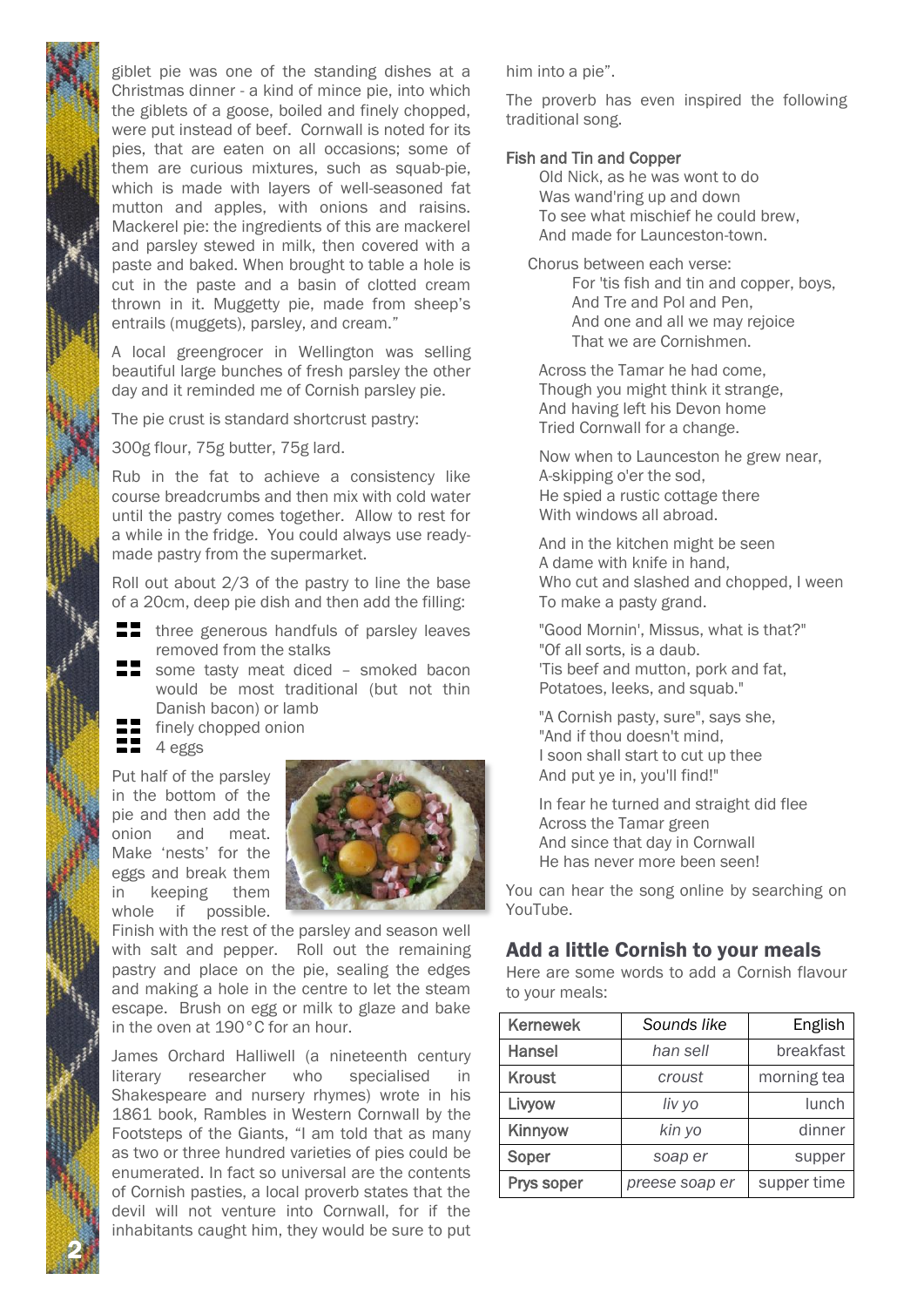# Poldark series 4

Filming in Cornwall for the fourth series of Poldark finished last year and the first episode is scheduled to start on BBC1 in UK on Sunday. 10 June. But there was excitement in Redruth on 5 June when a red carpet premier was held at the

Regal Cinema of the first episode. Four of the stars were there: Eleanor



Tomlinson, (Demelza) Jack Farthing (Poldark's nemesis George Warleggan) Luke Norris (Dwight Enys) and Christian Brassington (Reverand Ossie Whitworth). All four took questions from the audience after the showing.

According to the BBC, in the new series, Ross must defend Cornwall from an empowered George Warleggan and risks everything he holds dear as he embarks on a political journey which takes him to the nation's capital. Demelza finds her loyalties torn, Elizabeth tries to strengthen her marriage, Morwenna continues to be oppressed by husband Reverend Ossie Whitworth and the Enyses are tested as never before.

Filming for eight episodes of series 5 is due to begin in September.

## An Oswald Pryor cartoon

Mr Pryor manages to capture the distinctive lack of logic of the Cornish idiom that still makes perfect sense! It also seemed quite seasonal as we feel the first colds and sniffles of winter.



*"If I d' live 'til mornin' and all's well, I'll stop in bed sick with the doctor"*

3 N

## Ooops!

I have an apology to make for some careless spelling mistakes in the last newsletter. While I can't avoid the responsibility, I have to apportion some of the blame on Microsoft. I relied too much on its spelling checker which, due to its origins in the US, did not detect the idiosyncrasies of Cornish and NZ place names. I had spelled St Columb as Column and Lyttelton as Lyttleton. Thanks to the keen-eyed readers who pointed out the errors of my ways.

### Taranaki Branch

On 12 May there was a small gathering of members in New Plymouth where they heard stories of immigrants obtained from the Research Centre of Puke Ariki Library including a number of letters read by Elaine James. Elaine's reading then stimulated discussion and reminiscing about the experiences of the early immigrants to the area.

One of the stories involved Mary Williams. Born in Helston in 1803 into a mining family, Mary married William Marshall. In 1840 they decided to seek a better life for themselves and their three sons in New Zealand. They undertook a 122 day voyage from Plymouth, Devon, to the Sugar Loaf Islands off Moturoa, now part of New Plymouth city. They had travelled steerage so endured horrible conditions for the four months of the voyage. There was no hope of owning land in Cornwall but they had been allocated a plot in NZ.

Their living conditions on arrival aren't known. It could have been communal sharing in one of the raupo huts built for the purpose or possibly

a tent. Neither would have been ideal for a family of growing boys with the seasons turning to autumn and winter, not to mention Taranaki's high rainfall.



Neither do we know how William made

ends meet while they were getting established. He had a fondness for farm animals and may have worked as a farm labourer. When a horse arrived by boat from Kawhia for Mr Creed, the Wesleyan Missionary, it was William who jumped on its back and rode up and down the beach. We can easily imagine his glee at being on a horse again. There were only two in the district at the time.

But in October when the horse fell ill, Creed took it to a surgeon with veterinary skills to be